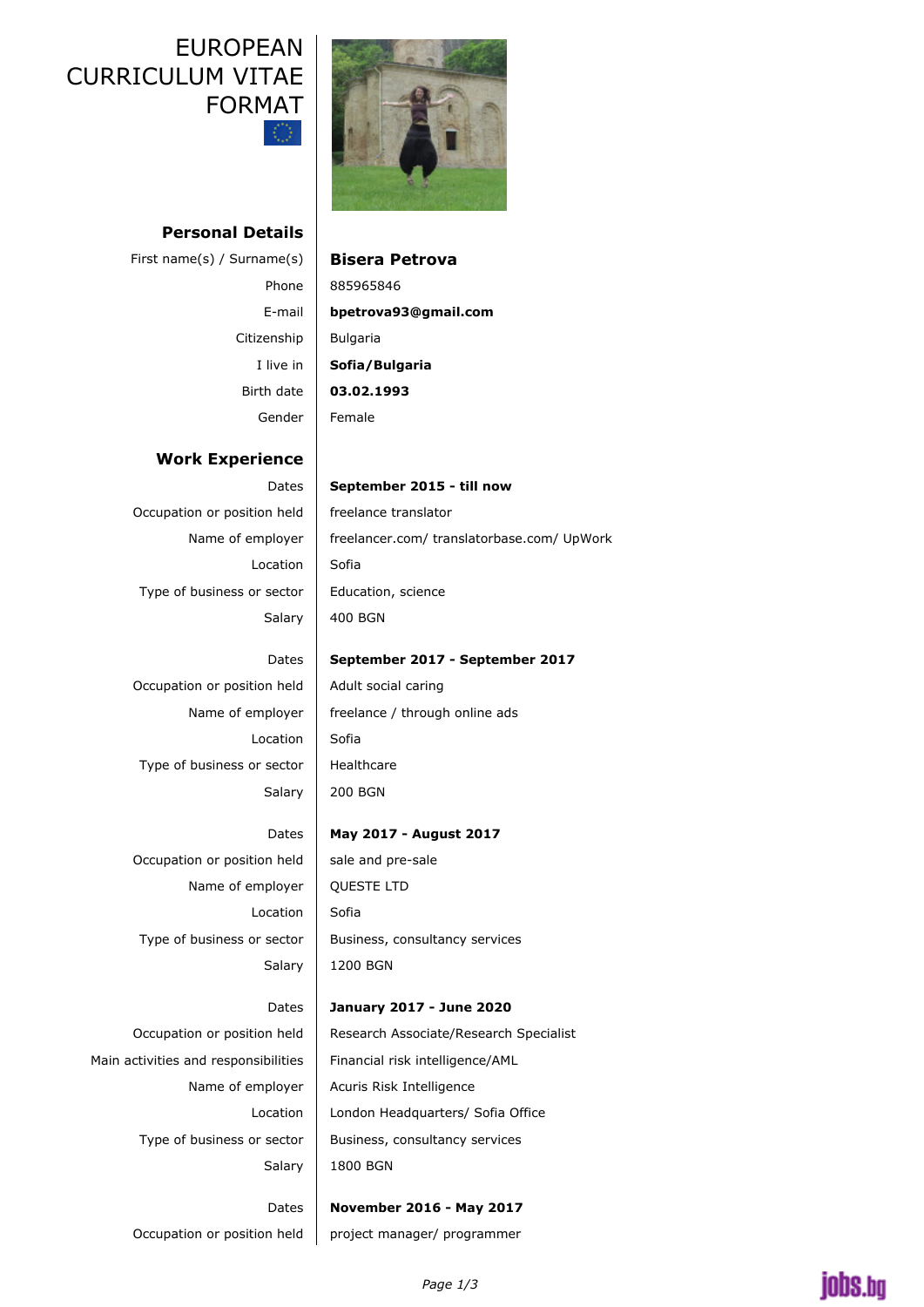| Type of business or sector                                        | Other                                                                                                                                                                   |
|-------------------------------------------------------------------|-------------------------------------------------------------------------------------------------------------------------------------------------------------------------|
| Salary                                                            | 1000 BGN                                                                                                                                                                |
| Dates                                                             | September 2016 - February 2017                                                                                                                                          |
| Occupation or position held                                       | English teacher to Korean kids                                                                                                                                          |
| Name of employer                                                  | The Korean Embassy in Sofia, Bulgaria                                                                                                                                   |
| Location                                                          | Sofia                                                                                                                                                                   |
| Type of business or sector                                        | Education, science                                                                                                                                                      |
| Salary                                                            | <b>500 BGN</b>                                                                                                                                                          |
| Dates                                                             | June 2014 - September 2014                                                                                                                                              |
| Occupation or position held                                       | hostess                                                                                                                                                                 |
| Name of employer                                                  | Apartment                                                                                                                                                               |
| Location                                                          | Sofia                                                                                                                                                                   |
| Type of business or sector                                        | Business, consultancy services                                                                                                                                          |
| Salary                                                            | 300 BGN                                                                                                                                                                 |
|                                                                   |                                                                                                                                                                         |
| <b>Education and training</b>                                     |                                                                                                                                                                         |
| Dates                                                             | September 2015 - July 2017                                                                                                                                              |
| Title of qualification awarded                                    | Korean Philology                                                                                                                                                        |
| Name and type of organisation providing<br>education and training | Sofia University                                                                                                                                                        |
| Location                                                          | Sofia, Bulgaria                                                                                                                                                         |
| Level                                                             | Bachelor's degree                                                                                                                                                       |
| Dates                                                             | September 2013 - June 2015                                                                                                                                              |
| Title of qualification awarded                                    | English philology                                                                                                                                                       |
| Name and type of organisation providing<br>education and training | Sofia University                                                                                                                                                        |
| Location                                                          | Sofia, Bulgaria                                                                                                                                                         |
| Level                                                             | Bachelor's degree                                                                                                                                                       |
| Dates                                                             | September 2012 - July 2013                                                                                                                                              |
| Title of qualification awarded                                    | Studies of India                                                                                                                                                        |
| Name and type of organisation providing<br>education and training | Sofia University                                                                                                                                                        |
| Location                                                          | Sofia, Bulgaria                                                                                                                                                         |
| Level                                                             | Bachelor's degree                                                                                                                                                       |
| Dates                                                             | September 2007 - June 2012                                                                                                                                              |
| Name and type of organisation providing<br>education and training | FELS - First English Language School                                                                                                                                    |
| Location                                                          | Sofia, Bulgaria                                                                                                                                                         |
| Level                                                             | College                                                                                                                                                                 |
| <b>Additional Courses</b>                                         | CPE, Art therapy, Engagement of the right part of the brain, 1st and 2nd level of personal<br>development courses in Essence Foundation. Financial Compliance Training. |

**Personal skills and competences**